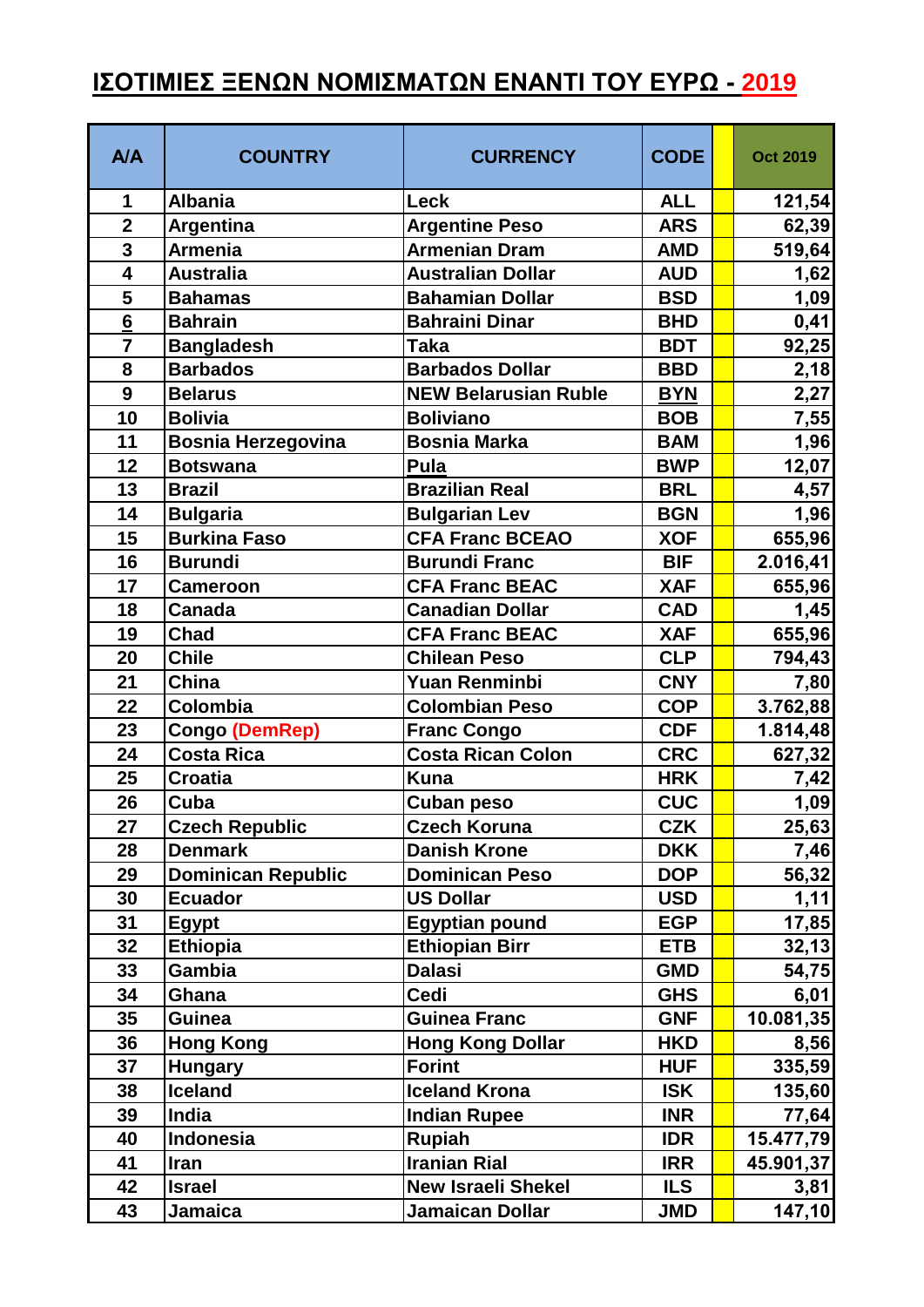| <b>A/A</b> | <b>COUNTRY</b>      | <b>CURRENCY</b>           | <b>CODE</b> | <b>Oct 2019</b> |
|------------|---------------------|---------------------------|-------------|-----------------|
| 44         | Japan               | <b>Japanese Yen</b>       | <b>JPY</b>  | 117,36          |
| 45         | Jordan              | Jordanian Dinar           | <b>JOD</b>  | 0,77            |
| 46         | <b>Kazakhstan</b>   | Tenge                     | <b>KZT</b>  | 423,00          |
| 47         | Kenya               | <b>Kenyan Shilling</b>    | <b>KES</b>  | 113,26          |
| 48         | <b>Kuwait</b>       | Kuwaiti Dinar             | <b>KWD</b>  | 0,33            |
| 49         | Lebanon             | <b>Lebanese Pound</b>     | <b>LBP</b>  | 1.651,78        |
| 50         | Libya               | <b>Libyan Dinar</b>       | <b>LYD</b>  | 1,54            |
| 51         | <b>Madagascar</b>   | <b>Malagasy Ariary</b>    | <b>MGA</b>  | 4.133,07        |
| 52         | <b>Malawi</b>       | <b>Kwacha</b>             | <b>MWK</b>  | 792,63          |
| 53         | <b>Malaysia</b>     | <b>Malaysian Ringgit</b>  | <b>MYR</b>  | 4,57            |
| 54         | <b>Maldive Is.</b>  | <b>Rufiyaa</b>            | <b>MVR</b>  | 16,81           |
| 55         | <b>Mauritania</b>   | <b>Ouguiya</b>            | <b>MRU</b>  | 40,05           |
| 56         | <b>Mauritius</b>    | <b>Maur Rupee</b>         | <b>MUR</b>  | 39,73           |
| 57         | <b>Mexico</b>       | <b>Mexican Peso</b>       | <b>MXN</b>  | 21,45           |
| 58         | <b>Moldova</b>      | <b>Moldovan Leu</b>       | <b>MDL</b>  | 19,33           |
| 59         | Mongolia            | <b>Tugrik</b>             | <b>MNT</b>  | 2.911,43        |
| 60         | <b>Morocco</b>      | <b>Moroccan Dirham</b>    | <b>MAD</b>  | 10,70           |
| 61         | Mozambique          | <b>Meticai</b>            | <b>MZN</b>  | 67,37           |
| 62         | <b>Namibia</b>      | <b>Namibian Dollar</b>    | <b>NAD</b>  | 16,47           |
| 63         | <b>Nepal</b>        | <b>Nepalese Rupee</b>     | <b>NPR</b>  | 124,28          |
| 64         | <b>New Zealand</b>  | <b>New Zealand Dollar</b> | <b>NZD</b>  | 1,75            |
| 65         | Nicaragua           | <b>Cordoba Oro</b>        | <b>NIO</b>  | 36,64           |
| 66         | <b>Niger Rep</b>    | <b>CFA Franc BCEAO</b>    | <b>XOF</b>  | 655,96          |
| 67         | <b>Nigeria</b>      | <b>Naira</b>              | <b>NGN</b>  | 396,35          |
| 68         | <b>Norway</b>       | Norwegian Krone           | <b>NOK</b>  | 9,99            |
| 69         | Oman                | <b>Rial Omani</b>         | <b>OMR</b>  | 0,42            |
| 70         | <b>Pakistan</b>     | <b>Pakistan Rupee</b>     | <b>PKR</b>  | 171,30          |
| 71         | Panama              | <b>Balboa</b>             | <b>PAB</b>  | 1,09            |
| 72         | Peru                | <b>Nuevo Sol</b>          | <b>PEN</b>  | 3,69            |
| 73         | <b>Philippines</b>  | <b>Philippine Peso</b>    | <b>PHP</b>  | 56,87           |
| 74         | <b>Poland</b>       | <b>Zloty</b>              | <b>PLN</b>  | 4,38            |
| 75         | Qatar               | <b>Qatari Riyal</b>       | QAR         | 3,98            |
| 76         | Romania             | <b>New Leu</b>            | <b>RON</b>  | 4,76            |
| 77         | <b>Russia</b>       | <b>Russian Ruble</b>      | <b>RUB</b>  | 70,26           |
| 78         | Rwanda              | <b>Rwanda Franc</b>       | <b>RWF</b>  | 1.009,03        |
| 79         | Saudi Arabia        | Saudi Riyal               | <b>SAR</b>  | 4,10            |
| 80         | <b>Senegal</b>      | <b>CFA Franc BCEAO</b>    | <b>XOF</b>  | 655,96          |
| 81         | <b>Serbia</b>       | <b>Dinar</b>              | <b>RSD</b>  | 117,93          |
| 82         | <b>Seychelles</b>   | <b>Seychelles Rupee</b>   | <b>SCR</b>  | 14,90           |
| 83         | <b>Sierra Leone</b> | Leone                     | <b>SLL</b>  | 10.265,07       |
| 84         | <b>Singapore</b>    | <b>Singapore Dollar</b>   | <b>SGD</b>  | 1,51            |
| 85         | <b>South Africa</b> | Rand                      | <b>ZAR</b>  | 16,42           |
| 86         | <b>South Korea</b>  | Won                       | <b>KRW</b>  | 1.312,96        |
| 87         | Sri Lanka           | <b>Sri Lanka Rupee</b>    | <b>LKR</b>  | 199,62          |
| 88         | <b>Sudan Rep</b>    | <b>Sudanise Pound</b>     | <b>SDG</b>  | 49,27           |
| 89         | <b>Swaziland</b>    | Lilangeni                 | <b>SZL</b>  | 16,47           |